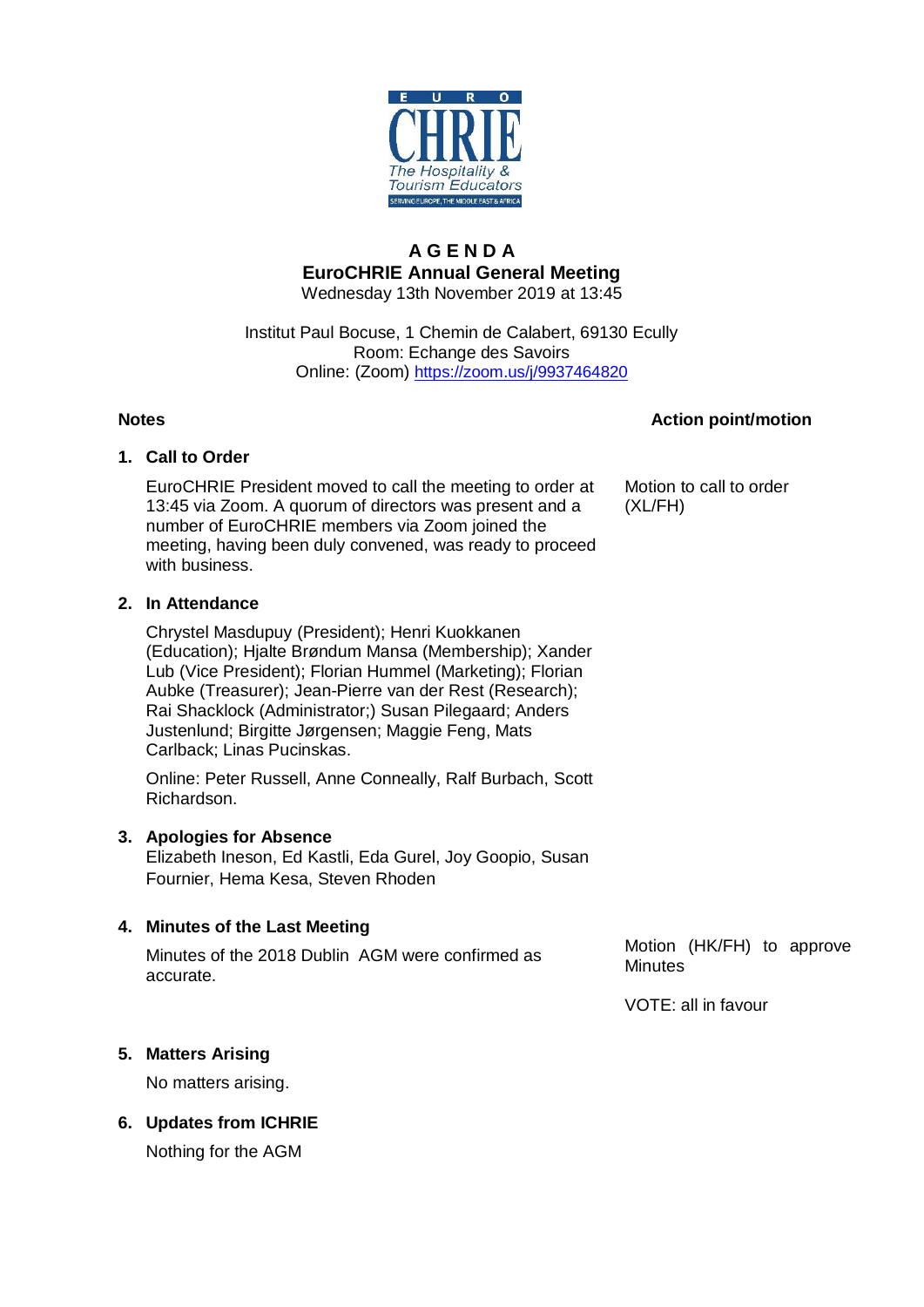# *Full Reports from the EuroCHRIE Executive Committee*

# **7. President**

EuroCHRIE President (CM) provided an update on new website and position of James Musgrave on the Board and that Henri Kuokkanen will be appointed in the interim.

Appointment of Anne Conneally as Area Consultant for the UK to replace Steven Rhoden

# **8. Vice President**

XL presented his report of the Vice President that highlighted a position paper about the SGM's and his passing over as Director of Research to Jean-Pierre van der Rest (JP)

No matters arising.

# **9. Past President**

Situation was explained that current Past President Ralf Burbach cannot sit on both ICHRIE and EuroCHRIE Board. Therefore, has stood down on EuroCHRIE Board. Bylaws state that in the absence of a Past President then the President will step into the role

CM outlined the roles that are up for EuroCHRIE election in March 2020: VP; Marketing; Education and possibly Networking and Conferences if JM does not return by the time, we are seeking nominations.

Awards: RS is checking what awards will be presented in Aalborg 2020 and all embers were asked to seek sponsorship.

# **10. Treasurer**

Treasurer had prepared budget statement and general accounts for 2018/19, FA outlined the budget spend for 2018-19 and planned budget for 2019-20.

# **11. Secretary**

Apologies from SR – Report tabled. Nothing to extra to report.

Next AGM would be Aalborg, to be held in November 2020. Possibly considered online interaction for those unable to attend the EuroCHRIE Conference

# *Reports and Updates from EuroCHRIE Board of Directors*

# **12. Membership**

HBM outlined the status of EuroCHRIE memberships, thanking attendees for their continued support for EuroCHRIE and emphasising 2019-20 Membership renewal.

Motion to approve HK and AC to the Board. (XL/FH) VOTE: all in favour.

Motion (HK/FH) that CM is acting Past President

VOTE: all in favour

Expressions of interest to be sent to CM or RS

RS to report to Executive Board and HK

Motion to approve budget for 2018-19 <sup>+</sup>planned budget for 2019/20.

(HBM/XL).

VOTE: all in favour

Motion to approve the virtual AGM (HBM/XL).

• VOTE: all in favour.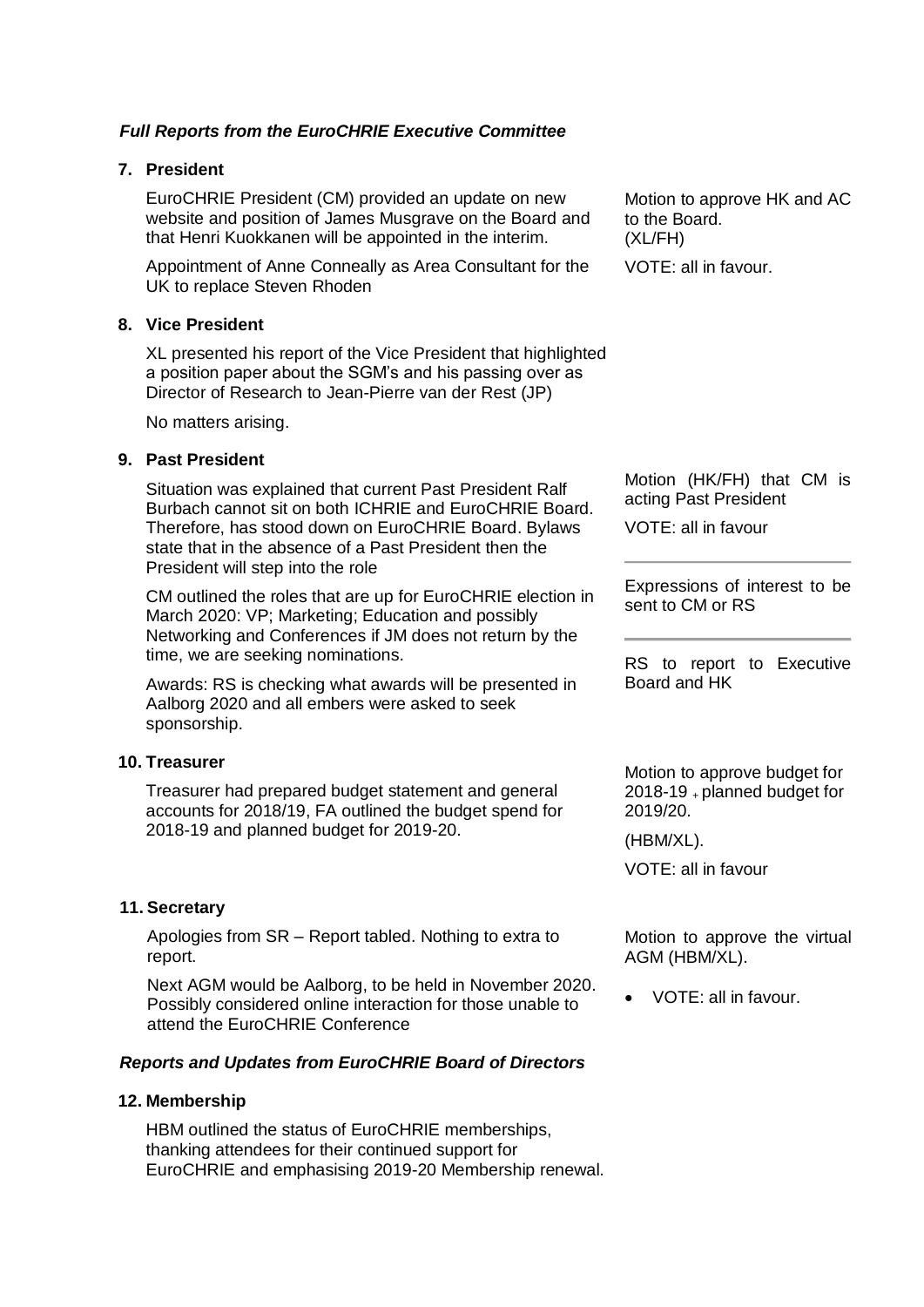Strategies for increasing membership were discussed. HBM requested that Area Consultants double their efforts to retain and recruit members within their regions/countries of responsibility.

HBM also mentioned that he was raising the issue of 'kick back' to EuroCHRIE with the ICHRIE Membership Committee. 10% on all registration fees was suggested.

# **13. Conferences**

# **a. Current Conference**

Discussion time was given to Aalborg 2020.

Call for Papers to go out 25<sup>th</sup> November 2019

# **b. Future Conferences**

There are 3 Expressions of Interest for 2021

- Wittenborg University of Applied Science **Netherlands**
- Vilniaus Kolegija/University of Applied Sciences Vilnius, Lithunia
- FHWien der WKW, University of Applied Sciences - Vienna, Austria

A selection will be made over the next few weeks using the published selection criteria. Institutions will be given the opportunity to answer any questions via Skype. A vote will then be made by voting members on the Board and the successful institution notified. Feedback will also be given to unsuccessful EOI.

The Board are still seeking Expressions of Interest for 2022 Advertised on EuroCHRIE

# **14. Research**

JP presented his report. He presented a proposal for Small Group Meetings, and informed attendees that the second would be in The Hague 1-2<sup>nd</sup> April 2020.

The Lyon SGM had attracted over 40 delegates and feedback would be carefully considered. Thank you to Institute Paul Bocuse for their hospitality and hard work in putting this first SGM together.

# **15. Education**

HK presented his report. HK had proposed a platform for sharing Teaching Resources. Invitations to submit resources had been circulated to the EuroCHRIE membership. Poor response but still trying. Will be on a password protected part of the website.

HBM to report back

Slide presentation would be available on EuroCHRIE website. Aalborg conference website <https://www.eurochrie2020.org/>

website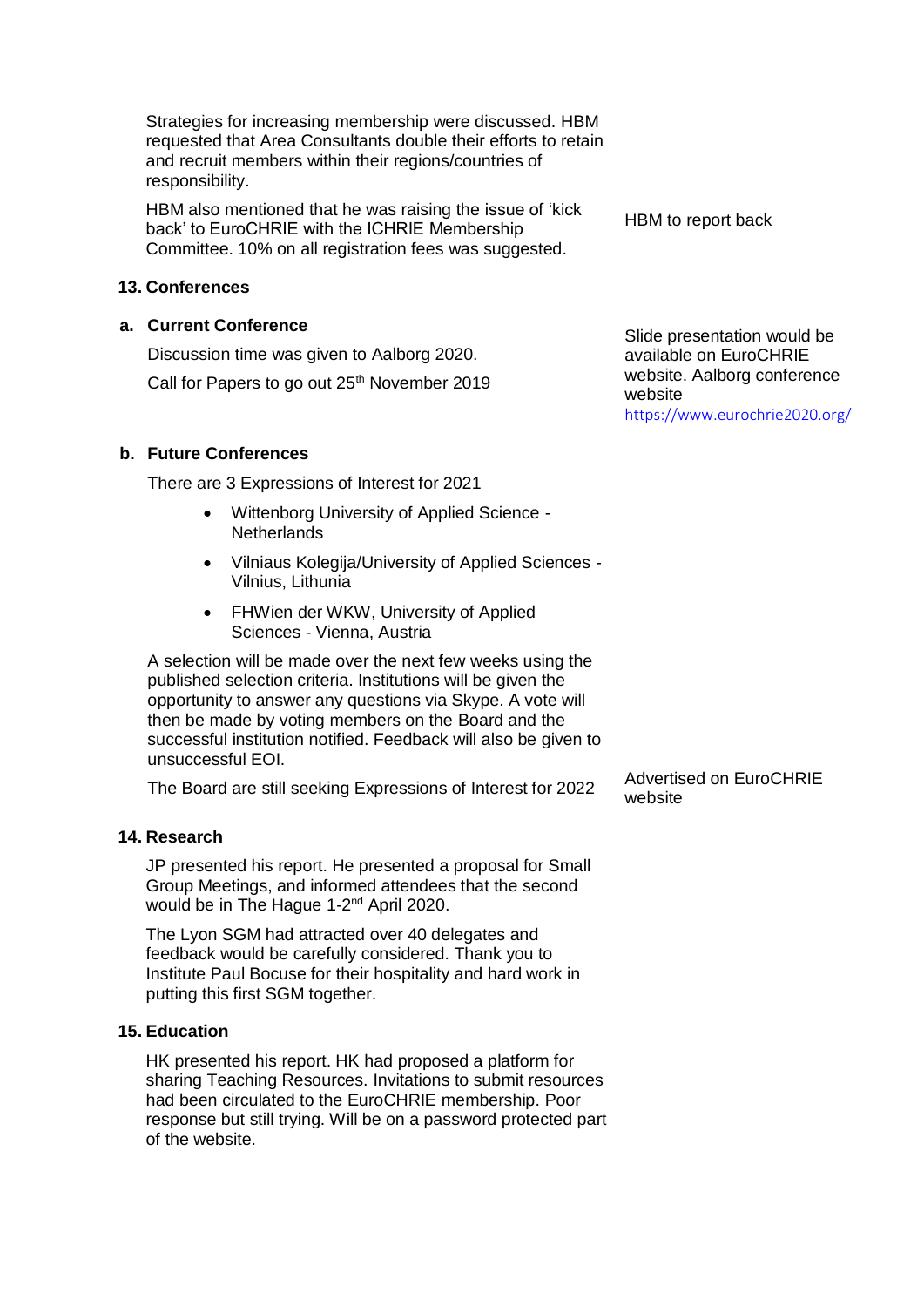New Initiative for Educators! Will be in the form of *'The EuroCHRIE2020 Lecturers Lounge'* where fellow educators on all levels will meet and share their experiences and ideas on new approaches to teaching and learning.

## **16. Marketing**

FH presented his report and notified the AGM that EuroCHRIE had been enhancing its social media presence by increased Facebook posts and the launch of a new Instagram account. He encouraged the Board to upload their profiles to Instagram.

## **17. Industry**

PR presented his report. Sponsoring Aalborg conference, University Challenge 2020 and pre-conference workshop. This year running joint with STR. No other matters arising.

## 18. *Summary Reports from Area Consultants/Director at Large/Federation Administrator*

Reports presented by ACs in attendance.

Maggie Feng, Mats Carlback; Linas Pucinskas. Ralf Burbach, Scott Richardson.

All promoting Aalborg and chasing up membership renewals. LP been supporting Vilnius with their EOI.

No other matters arising.

#### **19. New Board Business**

No new business.

## **20. Any Other Business**

Anne Conneally gave some thoughts about her role as AC for UK apart from increasing membership:

#### 1. **Collaborations across Schools**

Collaborating with Galway Mayo Institute of Technology regarding how they can become involved in EuroCHRIE - I have a meeting 12th Dec, with Vice President of International Engagement and Head of Tourism and Arts - Cait Noone.

We will speak on:

- collaboration and partnership opportunities
- student exchange field trips, semester long
- and staff exchange

I am keen to encourage a little more of this via our organisation. Initially, it would be great if we could have 3-4 Schools to engage with a process. I will update on the conversation and outcomes following on from the meeting with Cait.

#### 2. **Students as part of EuroCHRIE**

I think that students are not really part of EuroCHRIE and they are missing from the holistic nature of this organisation.

We could hear from them via a number of platforms: attendance at conferences; contribution to some of our social media platforms; writing a short snippet from a student perspective etc. Their voice is worth hearing!

#### 3. **Spotlight on Labour Market**